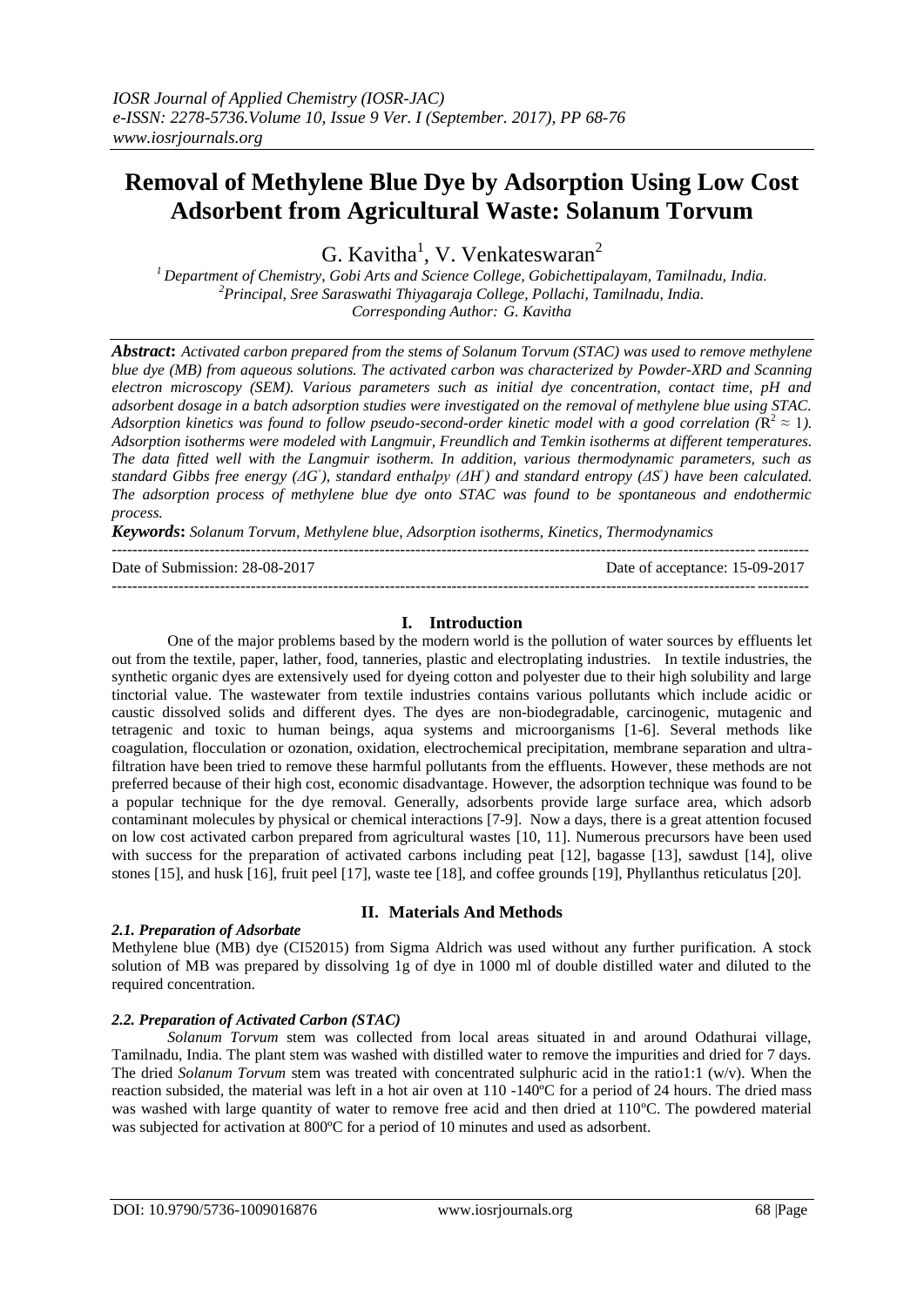## **III. Characterization Of Adsorbent**

*3.1. Powder X-ray diffraction analysis*

The X-ray diffraction pattern of the adsorbent is shown in Fig. 1. The adsorbent exhibit broad peaks at  $2\theta = 25^{\circ}$ and the absence of a sharp peaks revealed a mostly amorphous structure, which is a beneficial property for welldefined adsorbent.



**Fig. 1**. Powder X-Ray diffraction pattern of STAC

#### *3.2. SEM analysis*

A scanning electron microscopy is a primary tool for characterizing the surface morphology and fundamental physical properties of an adsorbent. The SEM image of STAC is shown in Fig. 2. It is clear that, adsorbent appear to have number of pores and hence there is enhanced possibility for dye species to get trapped and adsorbed into these pores.



**Fig. 2**. SEM analysis of STAC

## **IV. Batch Adsorption Studies**

Adsorption experiments were carried out in a 250 mL of Erlenmeyer flask containing known amount of adsorbent with MB dye solution. All the experiments were carried out at natural pH (except for effect of pH). The effect of contact time was studied using 100 mg of the adsorbent per 100 mL of dye solution at various concentrations. The effect of adsorbent dose was studied by varying the adsorbent dose. The effect of pH was studied in the pH range of 2-11 taking 100 mg of adsorbent and 100 mL of adsorbate.

## **V. Adsorption Studies On The Removal Of Dyes**

## *5.1. Effect of agitation time and initial dye concentration*

The experiments were carried out using initial concentrations 10 mg/L, 20 mg/L, 30 mg/L and 40 mg/L. The dye removal at equilibrium was found to decrease from 94.64% to 92.02% (Table 1) and the quantity of the dye adsorbed increased from 9.46 mg/g to 36.81 mg/g when STAC was used as adsorbent (Fig. 3). The curves obtained as shown were single, smooth and continuous leading to saturation suggesting possible monolayer coverage of dyes onto the surface of the adsorbent.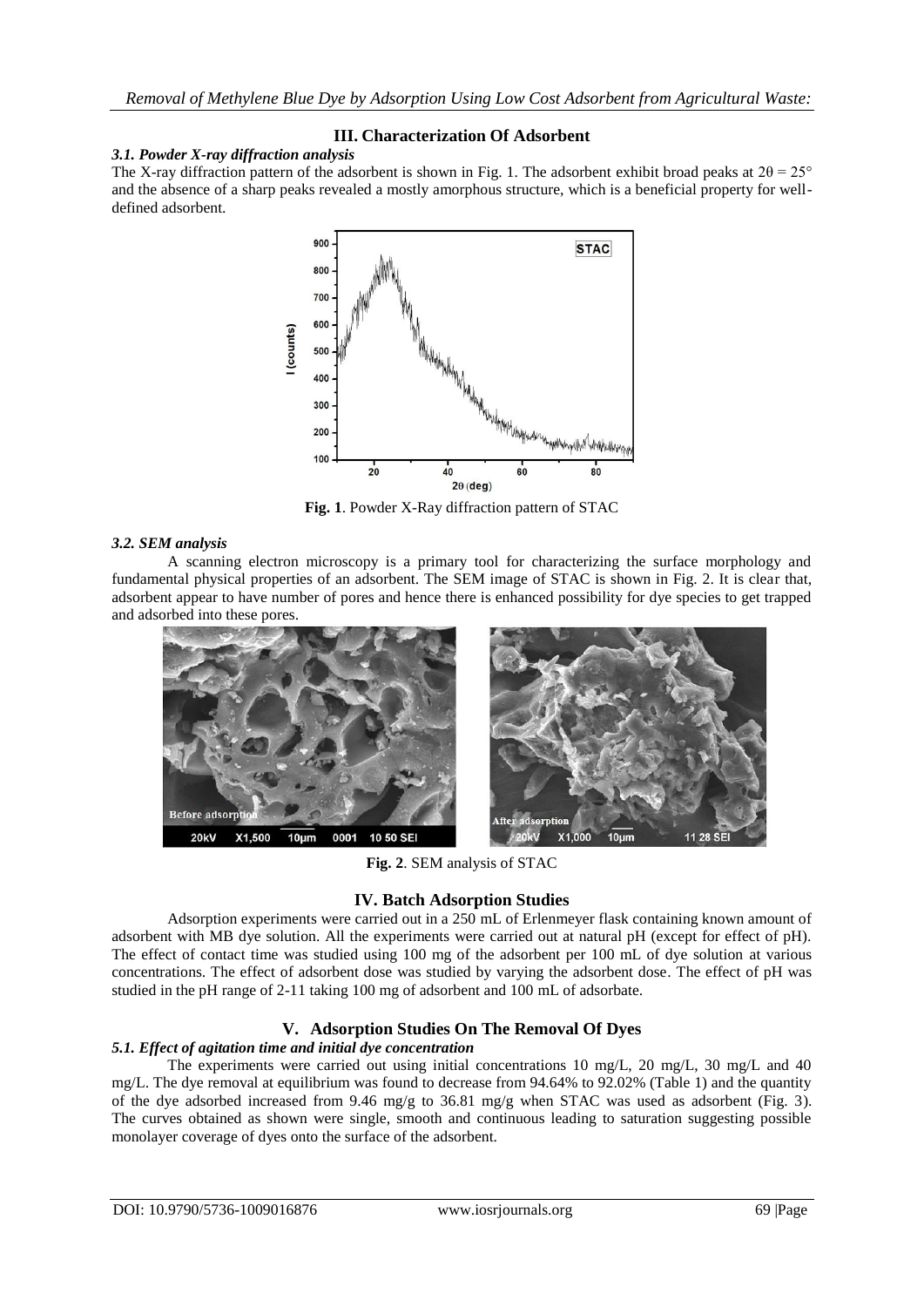|                               | $10 \text{ (mg/L)}$ | $20 \text{ (mg/L)}$ | $30 \text{ (mg/L)}$ | $40 \ (mg/L)$ |
|-------------------------------|---------------------|---------------------|---------------------|---------------|
| <b>Agitation time t (min)</b> | $%$ R               | $\%$ R              | $%$ R               | $%$ R         |
|                               |                     |                     |                     |               |
| 10                            | 55.36               | 37.14               | 30.77               | 29.81         |
| 20                            | 76.79               | 61.43               | 46.15               | 44.90         |
| 30                            | 85.71               | 78.57               | 64.10               | 62.69         |
| 40                            | 87.50               | 85.71               | 74.36               | 73.08         |
| 50                            | 88.39               | 87.14               | 82.05               | 80.96         |
| 60                            | 91.07               | 90.00               | 88.46               | 86.63         |
| 75                            | 93.75               | 92.86               | 92.69               | 91.63         |
| 90                            | 94.11               | 93.86               | 92.95               | 91.92         |
| 120                           | 94.64               | 94.29               | 93.59               | 92.02         |

**Table 1** Effect of agitation time and initial dye concentration of removal of Methylene blue



**Fig. 3.** Effect of agitation time and initial dye concentration of removal of Methylene blue

## *5.2. Effect of adsorbent dose*

In this study 50 mL of dye solution of different initial concentrations were agitated with different doses of the adsorbent ranging from  $10 \text{ mg}$  to  $120 \text{ mg}$  for a time 1 hour. The flasks were withdrawn and the contents were analyzed after separation. The results indicate that the given initial concentration of the dye solution, the percentage of removal of dye increased with increase in adsorbent dose, reached a maximum with a particular amount adsorbent and then remained also constant with further addition of the adsorbent. The effect of adsorbent dose on MB by STAC was observed that the removal efficiency increased with increase in adsorbent dose from 10 to 70 mg and then remains almost constant (Fig. 4). The data in Table 2 indicate, the amount adsorbed per unit mass of the adsorbent decreases with increase in adsorbent dose [21].

|                          | $q_t$<br>(mg/g) |              |              |  |
|--------------------------|-----------------|--------------|--------------|--|
| Weight of adsorbent (mg) | 10<br>(mg/L)    | 20<br>(mg/L) | 30<br>(mg/L) |  |
| 10                       | 11.61           | 14.57        | 20.19        |  |
| 20                       | 8.48            | 11.79        | 17.50        |  |
| 30                       | 7.44            | 11.62        | 16.22        |  |
| 40                       | 6.92            | 10.93        | 15.05        |  |
| 50                       | 6.61            | 10.26        | 14.58        |  |
| 70                       | 5.99            | 9.98         | 14.04        |  |
| 100                      | 4.74            | 9.43         | 13.92        |  |
| 120                      | 3.97            | 7.87         | 11.78        |  |

**Table 2** Effect of adsorbent dose on removal of Methylene blue



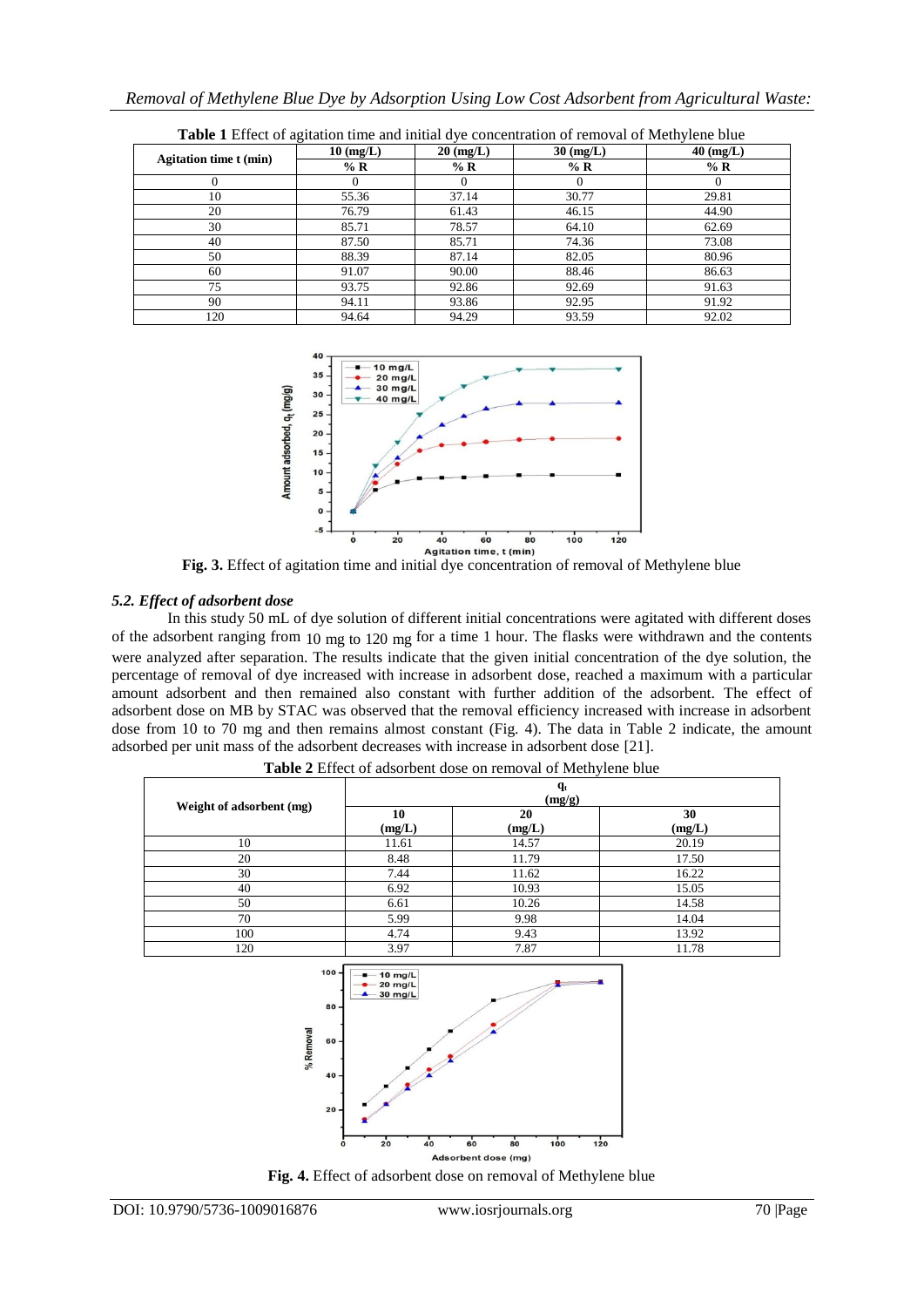## *5.3. Effect of pH*

In this study, the maximum removal of MB was observed under strongly basic conditions ( $pH = 11.0$ ) is shown in Fig. 5. It shows that with increase in pH of the solution there is increase in adsorption for MB. The data of percentage removal is given in Table 3. A positively charged adsorbent surface at low pH value does not favour adsorption of the cationic dye due to electrostatic repulsion. At high pH values the electrostatic attraction between the negatively charged adsorbent surface and the cationic dye increases leading to maximum adsorption. Thus in the case of MB, the adsorption increases with increase in  $pH^{21}$ .

| Table 3 Effect of solution pH on removal of Methylene blue |               |  |  |
|------------------------------------------------------------|---------------|--|--|
| Dye concentration                                          | $10 \ (mg/L)$ |  |  |
| Initial pH of the dye solution                             | % Removal     |  |  |
|                                                            | 3.57          |  |  |
| 3                                                          | 7.14          |  |  |
|                                                            | 10.71         |  |  |
|                                                            | 13.04         |  |  |
|                                                            | 13.75         |  |  |
|                                                            | 14.29         |  |  |
| 8                                                          | 18.04         |  |  |
| 9                                                          | 21.43         |  |  |
| 10                                                         | 27.14         |  |  |
|                                                            | 27.68         |  |  |



**Fig. 5.** Effect of solution pH on removal of Methylene blue

#### **VI. Adsorption Isotherms**

#### *6.1. Langmuir isotherm*

The adsorption of dyes at different temperatures have been analysed the linear form of Langmuir model is expressed by,

$$
\frac{C_e}{q_e} = \frac{1}{b}Q_0 + \frac{C_e}{Q_o}
$$

Where  $C_e$  is equilibrium concentration of dye (mg/L),  $q_e$  is the amount of dye adsorbed at equilibrium (mg/g), Q<sup>0</sup> and b are the Langmuir constants correlated to adsorption capacity and rate of adsorption, respectively. A linear plot of  $C_e/q_e$  vs  $C_e$  is shown in Fig. 6. The values of  $Q_0$  and b were calculated from the slope and intercept of the plots and the values are given in Table 4. The maximum monolayer adsorption capacity increases slightly with increase in temperature from 303 K to 333 K in the case of MB dye studied. The important features of the Langmuir isotherm was examined by the dimensionless constant separation term  $(R<sub>L</sub>)$  to determine high affinity adsorption.

 $R<sub>L</sub>$  was calculated as follows:

$$
R_L = \frac{1}{1 + bC_O}.
$$

The values of R<sub>L</sub> indicate the nature of the isotherms to be either unfavorable if R<sub>L</sub> > 1, linear if R<sub>L</sub> = 1, favorable if  $0 < R_L < 1$  (or) irreversible if  $R_L = 0$ . The  $R_L$  at different temperatures 303 K, 313 K, 323 K and 333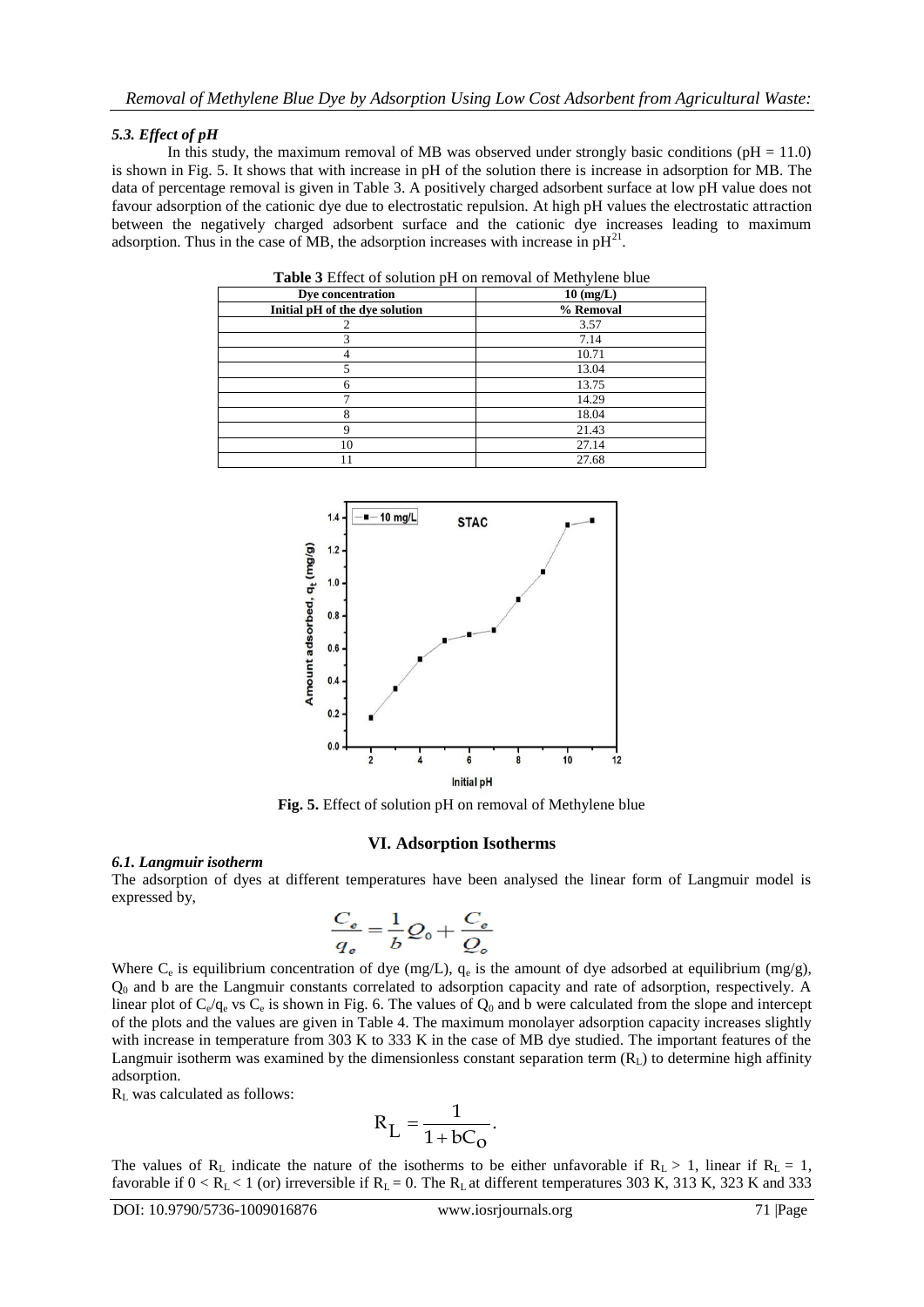K were found to be between 0 and 1 in the concentration range studied for MB dye used in the present investigation, suggesting a favorable adsorption on the adsorbent.

| <b>THOIC</b> + Data for Ealignian adoorphon houndim constants |        |        |        |        |
|---------------------------------------------------------------|--------|--------|--------|--------|
| Temp. $(K)$                                                   | 303    | 313    | 323    | 333    |
| $Q_0$ (mg/g)                                                  | 50.63  | 51.63  | 54.64  | 59.24  |
|                                                               | 0.1162 | 0.1274 | 0.1296 | 0.1250 |
| $L/mg$ )                                                      |        |        |        |        |
|                                                               | 0.9899 | 0.9938 | 0.9926 | 0.9952 |

**Table 4** Data for Langmuir adsorption isotherm constants



**Fig. 6**. Langmuir adsorption isotherm of Methylene blue

#### *6.2. Freundlich isotherm*

The Freundlich isotherm was represented by the following equation,

 $log q_e = log K_f + 1/n log C_e$ 

Where  $K_f$  and n are Freundlich constants represent adsorption capacity and intensity of the adsorbent respectively. The plot of logq<sub>e</sub> vs logC<sub>e</sub> shown in Fig. 7 indicates that the adsorption of MB dye favours the Freundlich isotherm to some extent. The Freundlich constants  $(K_f$  and n) are given in Table 5. The calculated values of n between 2 and 3 that represent good adsorption [22].

| <b>Table</b> 3 Data for Freundheit ausofbuoli isotherin constants |        |        |            |        |
|-------------------------------------------------------------------|--------|--------|------------|--------|
| Temp. $(K)$                                                       | 303    | 313    | 222<br>J4J | 333    |
| $K_f$ (mg/g)                                                      | 5.90   | - מ    | 6.69       | 6.89   |
|                                                                   | .5220  | .5226  | .4868      | .4335  |
| ПZ                                                                | 0.9886 | 0.9861 | 0.9831     | 0.9827 |

**Table 5** Data for Freundlich adsorption isotherm constants



**Fig. 7**. Freundlich adsorption isotherm of Methylene blue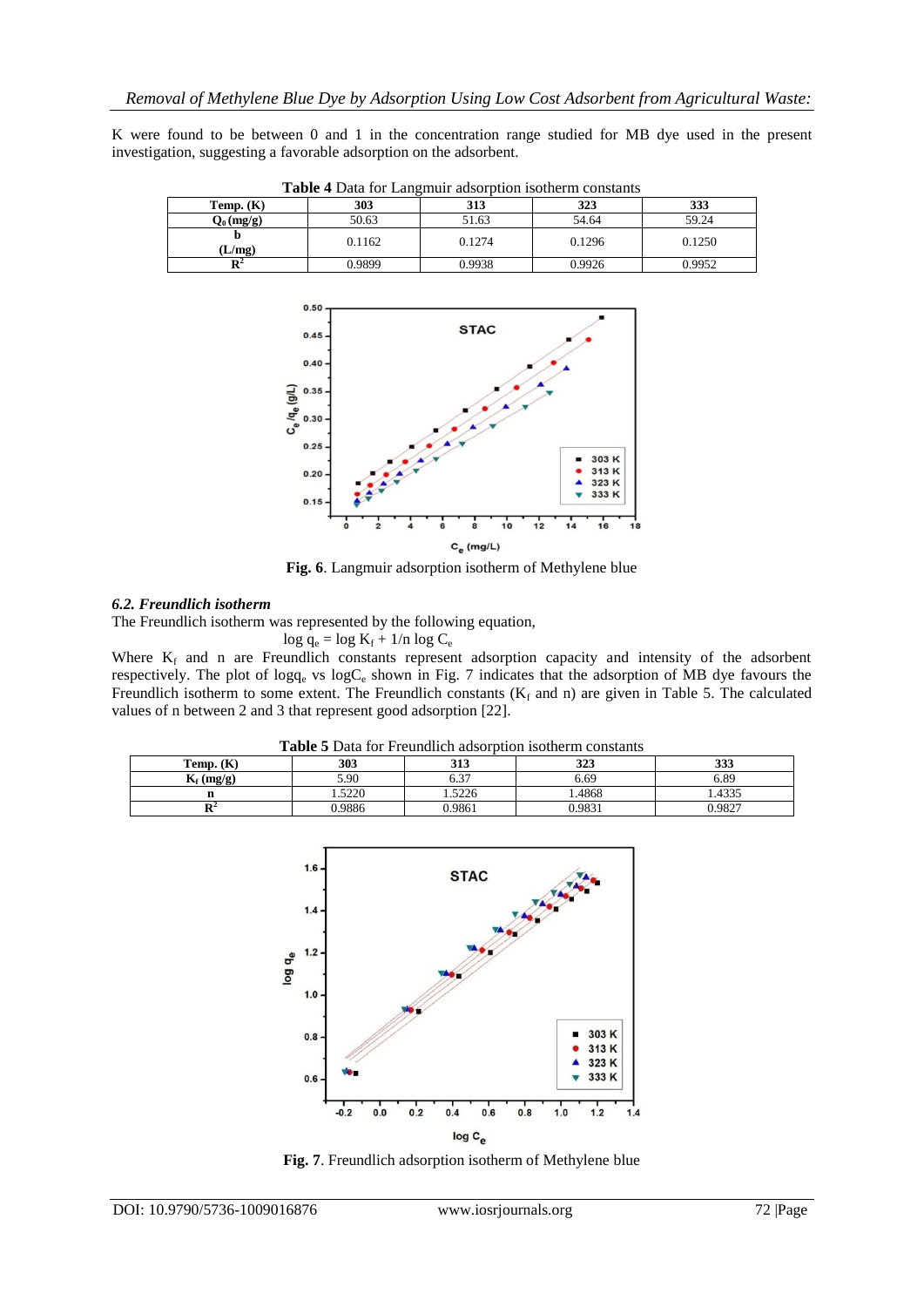#### *6.3. Temkin isotherm*

Temkin considered the effects of some indirect adsorbate/adsorbate interactions on the adsorption isotherms. This isotherm is based on the fact that if the concentration is not too low or too high, because of these indirect interactions the heat of adsorption of all the molecules in a layer decreases linearly with coverage and that the adsorption is characterized by a uniform distribution of the binding energies up to some maximum binding energy. The Temkin equation has been applied commonly in the following form

$$
q_{\text{e}} = (RT)/b_T \ln C_{\text{e}}.
$$

In its linear form the Temkin isotherm can be simplified as

$$
q_e = \beta \ln \alpha + \beta \ln C_e
$$

The adsorption data were analyzed according to the linear form of the Temkin equation. The linear plots of  $q_e$  vs ln C<sub>e</sub> are shown in Fig. 8. The values of constants α and β obtained from the slope and intercept of the plot, along with the values of regression coefficient are given in Table 6.

**Table 6** Data for Temkin adsorption isotherm constants

| Temp. $(K)$    | 303         | 212<br>JIJ | 222<br>ن⊿د               | 333                              |
|----------------|-------------|------------|--------------------------|----------------------------------|
| $\alpha$ (L/g) | $\sim$<br>. | 1.66       | $\overline{\phantom{0}}$ | $\overline{\phantom{a}}$<br>1.11 |
| (mg/g)         | 9.81        | 10.06      | 10.57                    | $\sim$<br>11.21                  |
|                | 0.9610      | 0.9656     | 0.9665                   | 0.9668                           |



**Fig. 8.** Temkin adsorption isotherm of Methylene blue

## **VII. Adsorption Kinetics**

In order to examine the kinetic of the adsorption process of MB on STAC, pseudo-first-order and pseudosecond-order kinetic models were studied.

#### *7.1. Pseudo-first order kinetics*

The rate constant of adsorption is determined from the pseudo-first-order rate expression given by Lagergren [23].

$$
log (q_e - q_t) = log q_e - (k_1 / 2.303) t
$$

where,  $q_e$  is the amount of dye adsorbed at equilibrium (mg/g),  $q_t$  is the amount of dye adsorbed at time t (mg  $\gamma$ g), t is the time (min) and k<sub>1</sub> is the pseudo first order rate constant (min<sup>-1</sup>). The rate constant k<sub>1</sub> and q<sub>e</sub> can be calculated from the slope and intercept of the graph plotted between log  $(q_e - q_t)$  vs t. The data revealed that the calculated values of  $q_e$  does not agree well with the experimental  $q_e$  values. The  $R^2$  values are relatively low, indicates that the data does not fit into pseudo-first kinetics.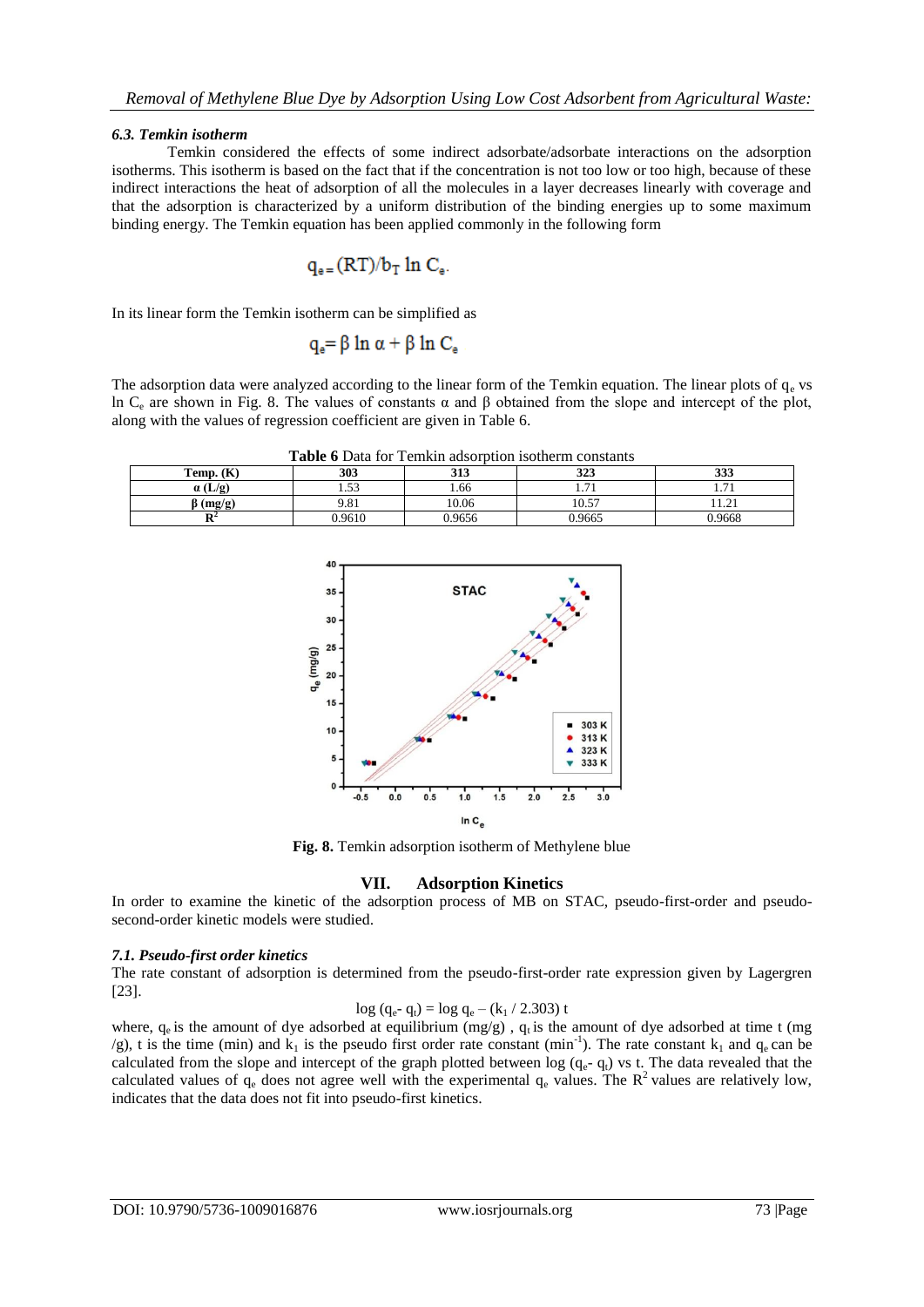#### *7.2. Pseudo- second order kinetics*

The linear pseudo-second order kinetic equation is given as

$$
\frac{t}{q_t} = \frac{1}{k_2 q_e^2} + \frac{1}{q_e} t
$$

where  $k_2$  is rate constant of second order adsorption (g mg<sup>-1</sup>min<sup>-1</sup>). The plot of t/qt vs t (Fig. 9) was linear. The values of  $q_e$  and  $k_2$  can be calculated from the slope and intercept. From the results it is clear that the equilibrium adsorption capacity  $q_e$  increases and adsorption rate constant,  $k_2$ , decreases with increase in the initial dye concentration. Based on the good agreement between the experimental and calculated  $q_e$  and high  $R^2$  and low SSE values obtained (Table 7). For both the kinetic studies, good correlation coefficients were obtained ( $\mathbb{R}^2 \approx 1$ ) by fitting the experimental data to pseudo-second order than that for the pseudo-first order kinetic model.

| <b>Table</b> / Table for Pseudo-second order kinetics |        |        |        |        |  |
|-------------------------------------------------------|--------|--------|--------|--------|--|
| Concentration $(mg/L)$                                |        | 20     |        | 40     |  |
| $k_2 \times 10^{-3}$ (g/mg.min)                       | 15.585 | 3.443  | 1.093  | 0.805  |  |
| $q_e exp (mg/g)$                                      | 9.46   | 18.86  | 28.08  | 36.81  |  |
| $q_e$ cal $(mg/g)$                                    | 10.05  | 21.54  | 30.65  | 40.10  |  |
|                                                       | 0.9992 | 0.9921 | 0.9831 | 0.9815 |  |

**Table 7** Table for Pseudo-second order kinetics

SSE 1 0.59 2.68 2.57 3.29



## **VIII. Thermodynamic Studies**

The thermodynamic parameters used to determine the feasibility of the adsorption process change in Gibbs standard free energy ( $\Delta G^0$ ), standard enthalpy of adsorption, ( $\Delta H^0$ ) and standard entropy of adsorption  $(\Delta S^0)$  were determined from the slope and intercept of linear plots of ln K<sub>c</sub> vs 1/T using the Van't Hoff equation (Fig 10).

 $\Delta G^0$  = - RT ln K<sub>c</sub> ln K<sub>c</sub> =  $\Delta S^0/R - \Delta H^0/RT$  $\Delta G^0$  =  $\Delta H^0$  –  $T \Delta S^0$ 

Where R is the universal gas constant (8.314 J/mol. K). T is the temperature (K) and  $K_c$  is the Langmuir equilibrium constant. The negative value of ∆Gº and positive value of ∆Hº indicate that the adsorption process is spontaneous and endothermic in nature. The positive value of  $\Delta S^0$  indicated an increased randomness at the adsorbent- adsorbate interface of the adsorption process (Table 8).

| Table 8 Thermodynamic data for Methylene blue |  |  |
|-----------------------------------------------|--|--|
|-----------------------------------------------|--|--|

| Temp. $(K)$ | $\Delta H^0$ (kJ/mol) | $\Delta S^0$ (J/Kmol) | $\Delta G^0$ (kJ/mol) |
|-------------|-----------------------|-----------------------|-----------------------|
| 303         |                       |                       | $-0.82$               |
| JIJ         |                       | 15.82                 | $-0.98$               |
| つへつ<br>د در | 3.98                  |                       |                       |
| າາາ<br>999  |                       |                       | $\gamma$ q            |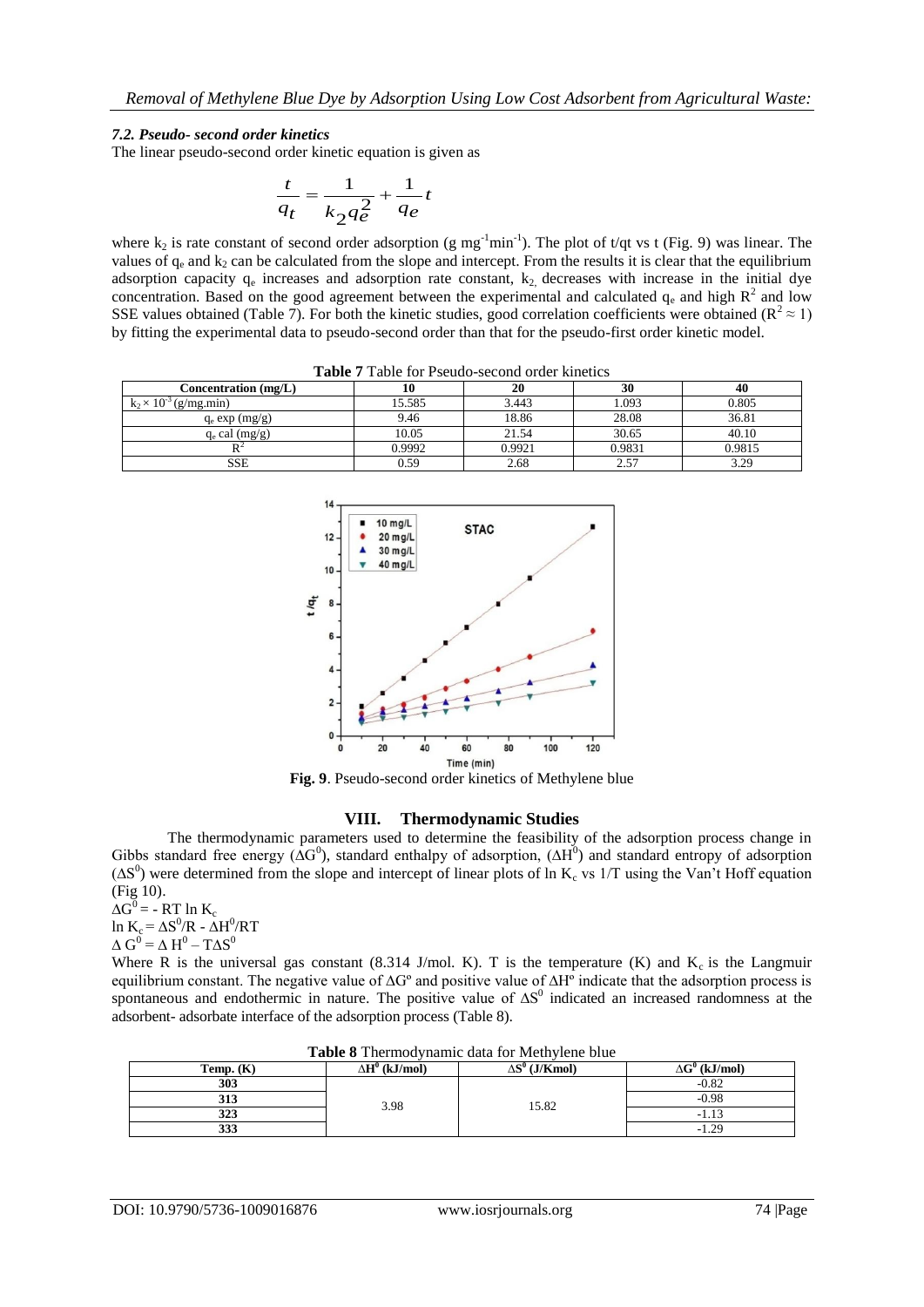

**Fig. 10**. Van't Hoff plot of Methylene blue

#### **IX. Conclusion**

The present study shows that an adsorbent can be prepared from Solanum Torvum stems with sulphuric acid activation. The amount of dye adsorbed varied with function of initial dye concentration, contact time, adsorbent dose and pH. The maximum removal of MB was observed at pH = 11.0. The Langmuir, Freundlich and Temkin adsorption isotherm models were used for the description of the adsorption equilibrium of MB dye onto STAC. The data were in good agreement with Langmuir isotherm. The kinetic data were tested for the models of pseudo-first order and pseudo-second order. The adsorption process follows the pseudo-second order model. The negative values of  $\Delta G^0$  and  $\Delta H^0$  positive obtained indicated that the MB dye adsorption process is a spontaneous and an endothermic.

#### **Acknowledgement**

The author gratefully acknowledges the financial assistance given by U.G.C – Minor Research Project, South Eastern Regional Office, Hyderabad.

#### **References**

- [1]. S. P. Raghuvanshi, R. Singh , C.P. Kaushik, Kinetics study of methylene blue dye biosorption on baggase, Applied Ecology and Environmental Research, 2(2), 2004, 35-43.
- [2]. P. Waranusantigul, P. Pokethitiyook, M. Kruatrachue, E.S. Upatham, Kinetics of basic dye (methylene blue) biosorption by giant duckweed (Spirodela polyrrhiza), Environmental Pollution, 125(3), 2003, 385-392.
- [3]. G. Kavitha, V. Venkateswaran, Adsorption of reactive orange 16 dye onto activated carbon from the stems of Solanum Torvum, The Experiment Journal, 42(3) 2017, 2441-2452.
- [4]. G. Kavitha, V. Venkateswaran, Removal of basic methylene blue dye using an adsorbent prepared from Phyllanthus Reticulatus plant (Black Honey), Global Journal of Biology, Agriculuture & Health Sciences, 4(1), 2015, 1-8.
- [5]. S. Patil, S. Renukdas, N. Patel, Removal of methylene blue a basic dye from aqueous solutions by adsorption using teak tree ( Tectona grandis) bark powder, International Journal of Environmental Sciences, 1(5), 2011, 711 -725.
- [6]. W.T. Tsai, C.Y. Chang, C.H. Ing, C.F. Chang, Adsorption of acid dyes from aqueous solution on activated bleaching earth, Journal of Colloid and Interface Science, 27, 2004, 72-78.
- [7]. R. Dvorak, P. Chlapek, D. Jecha, R. Puchyr, P. Stehlik, New approach to common removal of dioxins and NOx as a contribution to environmental protection, Journal of Cleaner Production, 18, 2010, 881-888.
- [8]. D. Ko, V. Lee, J.F. Porter, G. McKay, Improved design and optimization models for the fixed bed adsorption of acid dye and zinc ions from effluents, Journal of Chemical Technology and Biotechnology, 77, 2002, 1289-1295.
- [9]. F. Kaouah, S.Boumaza, T.Berrama, M. Trari, Z. Bendjama, Preparation and characterization of activated carbon from wild olive cores (oleaster) by H3PO4 for the removal of Basic Red 46, Journal of Cleaner Production, 54, 2013, 296-306.
- [10]. M.E. Fernandez,G. Vanesa Nunell,P. Ricardo Bonelli, A.Lea Cukierman, Activated carbon developed from orange peels: Batch and dynamic competitive adsorption of basic dyes, Industrial Crops and Products, 62, 2014, 437–445.
- [11]. Z.A. Alothman, M.A. Habila, R. Ali, A. Abdel, A, M.S. Ghafar, E. Hassouna, Valorization of two waste streams into activated carbon and studying its adsorption kinetics equilibrium isotherms and thermodynamics for methylene blue removal. Arabian Journal of Chemistry, 2, 2013, 2–12.
- [12]. A. Veksha, E. Sasaoka, M.D. Azhar Uddin, The influence of porosity and surface oxygen groups of peat-based activated carbons on benzene adsorption from dry and humid air, Carbon , 47, (2009, 2371 –2378.
- [13]. M. Valix, W.H. Cheung, G. McKay, Preparation of activated carbon using low temperature carbonisation and physical activation of high ash raw bagasse for acid dye adsorption, Chemosphere , 56, 2004, 493–501.
- [14]. T. Karthikeyan, S. Rajgopal, Lima Rose Miranda, Chromium(VI) adsorption from aqueous solution by Hevea brasilinesis sawdust activated carbon, Journal of Hazardous Materials, 124, 2005, 192–199.
- [15]. I. Kula, M. Ugurlu, H. Karaoglu, A. Celik, Adsorption of Cd(II) from aqueous solutions using activated carbon prepared from olive stone by ZnCl<sub>2</sub> activation, Bioresource Technology, 99, 2008, 492-501.
- [16]. I.A. Rahman, B. Saad, S. Shaidan, E.S. Sya Rizal, Adsorption characteristics of malachite green on activated carbon derived from rice husks produced by chemical–thermal process, Bioresource Technology, 96, 2005, 1578–1583.